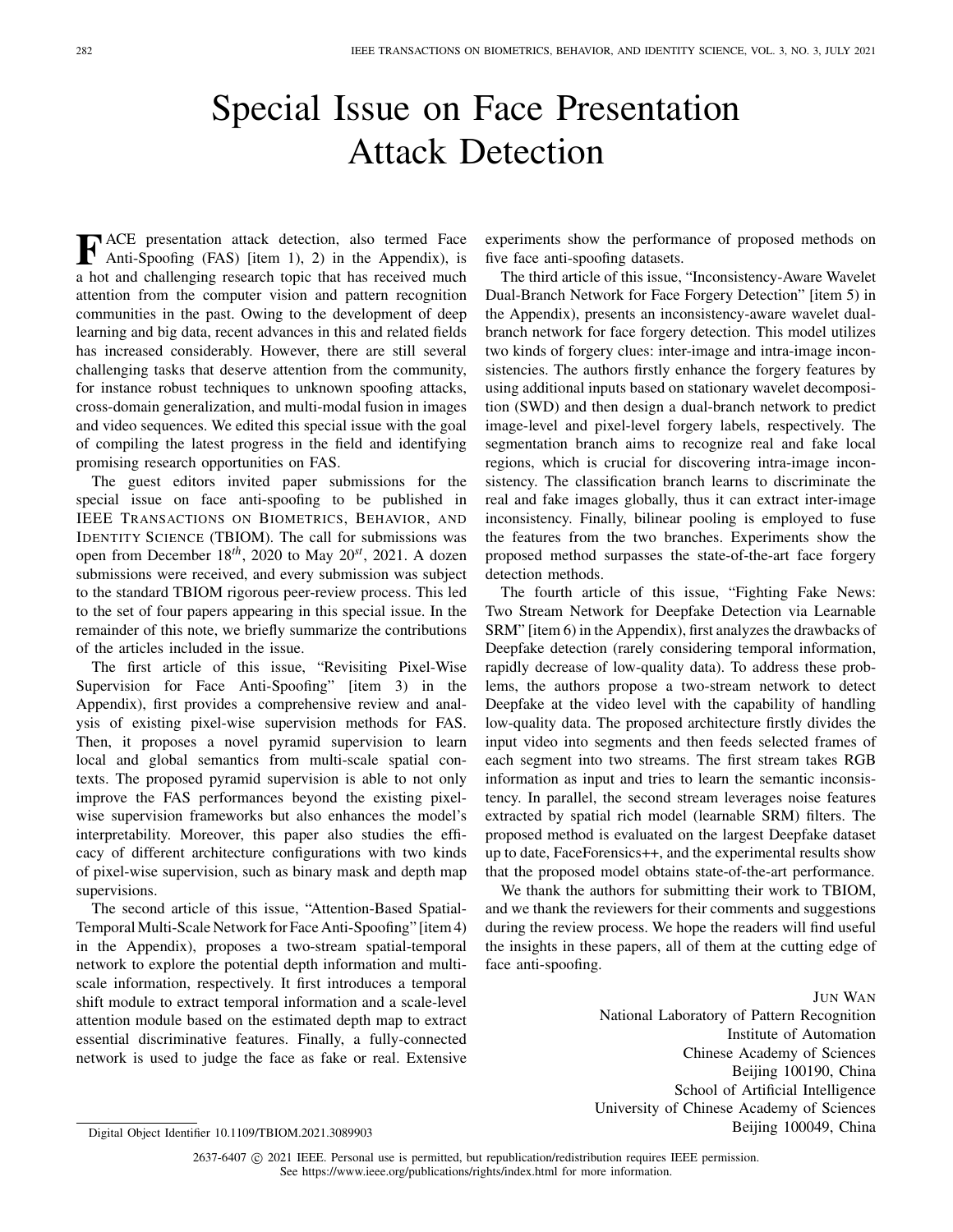SERGIO ESCALERA Computer Vision Center Universitat de Barcelona 08007 Barcelona, Spain

HUGO JAIR ESCALANTE Instituto Nacional de Astrofísica, Óptica y Electrónica Puebla 72840, Mexico

GUODONG GUO Institute of Deep Learning Baidu Research Beijing 100193, China National Engineering Laboratory for Deep Learning Technology and Application Beijing 100193, China

> STAN Z. LI Center for AI Research and Innovation Westlake University Hangzhou 310024, China Faculty of Science and Technology Macau University of Science and Technology Macau, China

## APPENDIX

## RELATED WORK

- 1) Z. Yu, J. Wan, Y. Qin, X. Li, S. Z. Li, and G. Zhao, "NAS-FAS: Static-dynamic central difference network search for face anti-spoofing," *IEEE Trans. Pattern Anal. Mach. Intell.*, early access, Nov. 9, 2020, doi: 10.1109/TPAMI.2020.3036338.
- 2) A. Liu *et al.*, "Cross-ethnicity face anti-spoofing recognition challenge: A review," *IET Biometr.*, vol. 10, no. 1, pp. 24–43, 2021.
- 3) Z. Yu, X. Li, J. Shi, Z. Xia, and G. Zhao, "Revisiting pixel-wise supervision for face anti-spoofing," *IEEE Trans. Biom., Behav., Ident. Sci.*, early access, Mar. 11, 2021, doi: 10.1109/TBIOM.2021.3065526.
- 4) W. Zheng, M. Yue, S. Zhao, and S. Liu, "Attention-based spatial-temporal multi-scale network for face anti-spoofing," *IEEE Trans. Biom., Behav., Ident. Sci.*, early access, Mar. 22, 2021, doi: 10.1109/TBIOM.2021.3066983.
- 5) G. Jia *et al.*, "Inconsistency-aware wavelet dual-branch network for face forgery detection," *IEEE Trans. Biom., Behav., Ident. Sci.*, early access, Jun. 7, 2021, doi: 10.1109/TBIOM.2021.3086109.
- 6) B. Han, X. Han, H. Zhang, J. Li, and X. Cao, "Fighting fake news: Two stream network for deepfake detection via learnable SRM," *IEEE Trans. Biom., Behav., Ident. Sci.*, early access, Mar. 12, 2021, doi: 10.1109/TBIOM.2021.3065735.



**Jun Wan** (Senior Member, IEEE) received the B.S. degree from the China University of Geosciences, Beijing, China, in 2008, and the Ph.D. degree from the Institute of Information Science, Beijing Jiaotong University, Beijing, in 2015. Since January 2015, he has been a Faculty Member with the National Laboratory of Pattern Recognition, Institute of Automation, Chinese Academy of Science, China, where he currently serves as an Associate Professor. His main research interests include computer vision and machine learning. He is an Associate Editor of the *IET Biometrics* from 2020 to 2022 and an Area Chair for ICME 2021, and has served as the Co-Editor of special issues in IEEE TRANSACTIONS ON PATTERN ANALYSIS AND MACHINE INTELLIGENCE, IEEE TRANSACTIONS ON BIOMETRICS, BEHAVIOR, AND IDENTITY SCIENCE, *Machine Vision and Applications*, and *Entropy*.



**Sergio Escalera** received the Ph.D. degree in multiclass visual categorization systems from the Computer Vision Center, UAB. He leads the Human Pose Recovery and Behavior Analysis Group. He is a Full Professor with the Department of Mathematics and Informatics, Universitat de Barcelona. He is a Distinguished Professor with Aalborg University. He is also a member of the Computer Vision Center, UAB. He is a Series Editor of The Springer Series on Challenges in Machine Learning. He is the Vice-President of ChaLearn Challenges in Machine Learning, leading ChaLearn Looking at People events. He is the Co-Creator of Codalab open-source platform for challenges organization. He is also a Fellow of the ELLIS European Laboratory for Learning and Intelligent Systems working within the Human-Centric Machine Learning Program, and the Chair of IAPR TC-12: Multimedia and Visual Information Systems. His research interests include automatic analysis of humans from visual and multimodal data, with special interest in inclusive, transparent, and fair affective computing and people characterization. He obtained the 2008 Best

Thesis Award. He received a CVPR Best Paper Award Nominee and a CVPR Outstanding Reviewer Award.